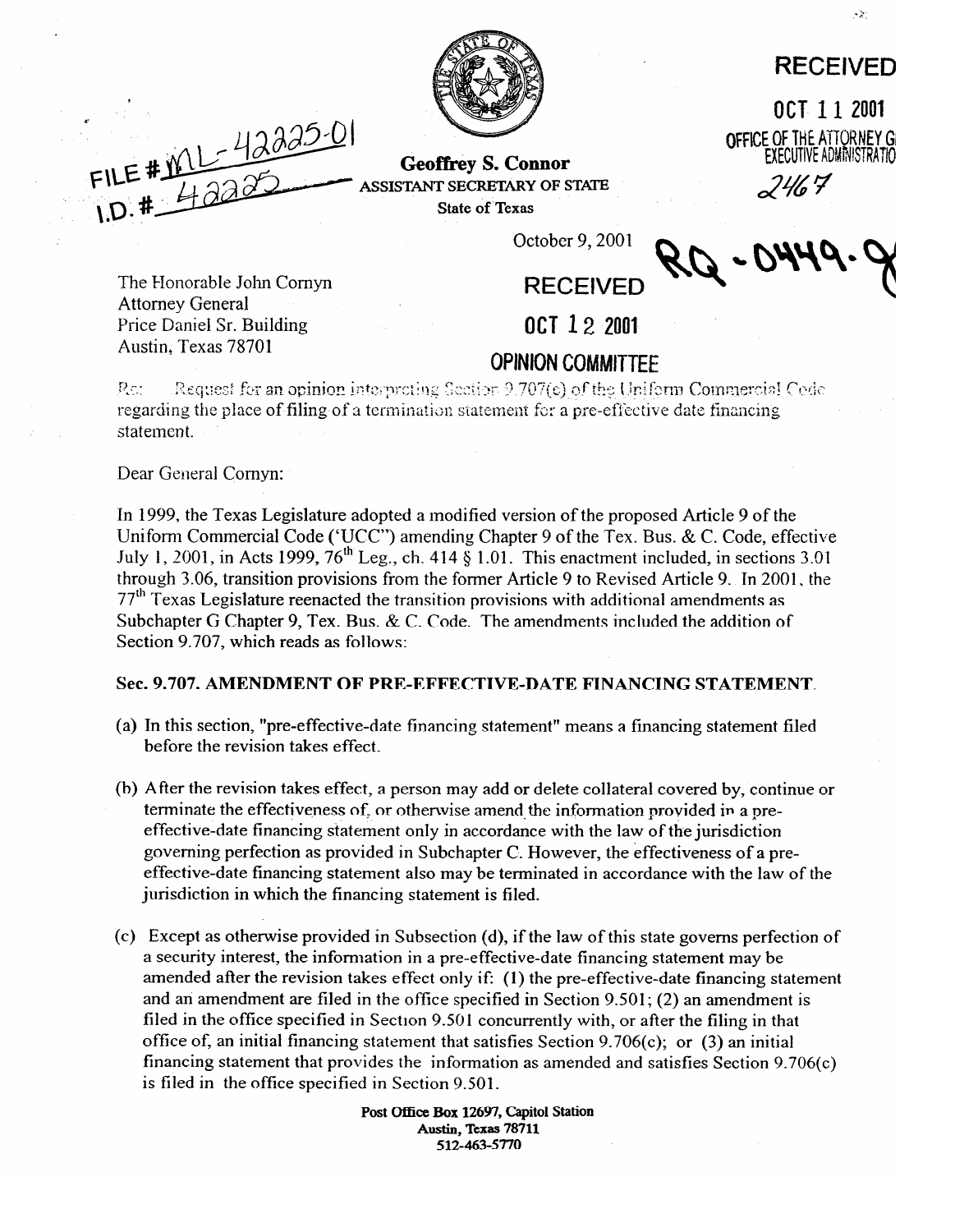- *6)*  If the law of this state governs perfection of a security interest, the effectiveness of a preeffective-date financing statement may be continued only under Sections 9.705(d) and (f) or Section 9.706.
- *I e a <i>Whether or not the law of this state governs perfection of a security interest, the cyfectiveness in the state security interest. of a pre-effective-date financing statement filed in this state may be terminated after the* revision takes effect by filing a termination statement in the office in which the pre-effectivedate financing statement is filed, unless an initial financing statement that satisfies Section 9.706(c) has been filed in the office specified by the law of the jurisdiction governing *peflection as provided in Subchapter C as the office in which to file a financing statement.*

Act of May 17,2001, S.B. 433, \$ 23, 77'h Leg., R.S. (to be codified as an amendment to **TEX. BUS.** & C. **CODE,** ch 9) (Emphasis added).

Apparently, there is confusion over whether a termination statement terminating a pre-effective date financing statement originally filed with the county filing officer should be filed with the county filing officer or with the Office of the Secretary of State. The confusion results from county filing officer or with the Office of the Secretary of State. The confusion results from different interpretations of the language underlined above in subsection (e).

 $\mu$  pre-effective-date financing statement means a final means a final file  $\mu$  final file  $\mu$  revisions  $t_{\rm C}$  of the UCC took effect on July 1,2001. There  $s$  any 1, the law provided  $\alpha$ follows:

### **8 9.401. Place of Filing; Erroneous Filing; Removal of Collateral**

(a) The proper place to file in order to perfect a security interest is as follows:

- (1) when the collateral is consumer goods, then in the office of the County Clerk state then in the office of the County Clerk in the county where the goods are  $s_{\rm t}$  in the office of the county  $\frac{1}{2}$  of the goods are the goods are the goods are the goods are the goods are the goods are the goods are the goods are the goods are the goods are the goods are the goods are the  $k$ ept;
- (2) when the collateral is timber to be cut or is minerals or the like (including oil and gas) or accounts subject to Subsection (e) of Section 9.103, or when the financing statement is filed as a fixture filing (Section 9.313) and the collateral is goods which are or are to become fixtures, then in the office of the County Clerk in the county where a mortgage on the real estate would be filed or recorded;
- (3) in all other cases, in the office of the Secretary of State.

It appears to the Secretary of State that a pre-effective-date financing statement may be terminated by filing a termination statement in the original filing office, either the county clerk's office or the Secretary of State's office, unless a new initial financing statement relating to the pre-effective date financing statement has been filed under Revised Article  $\mathfrak{g}_{\mathfrak{g}}$